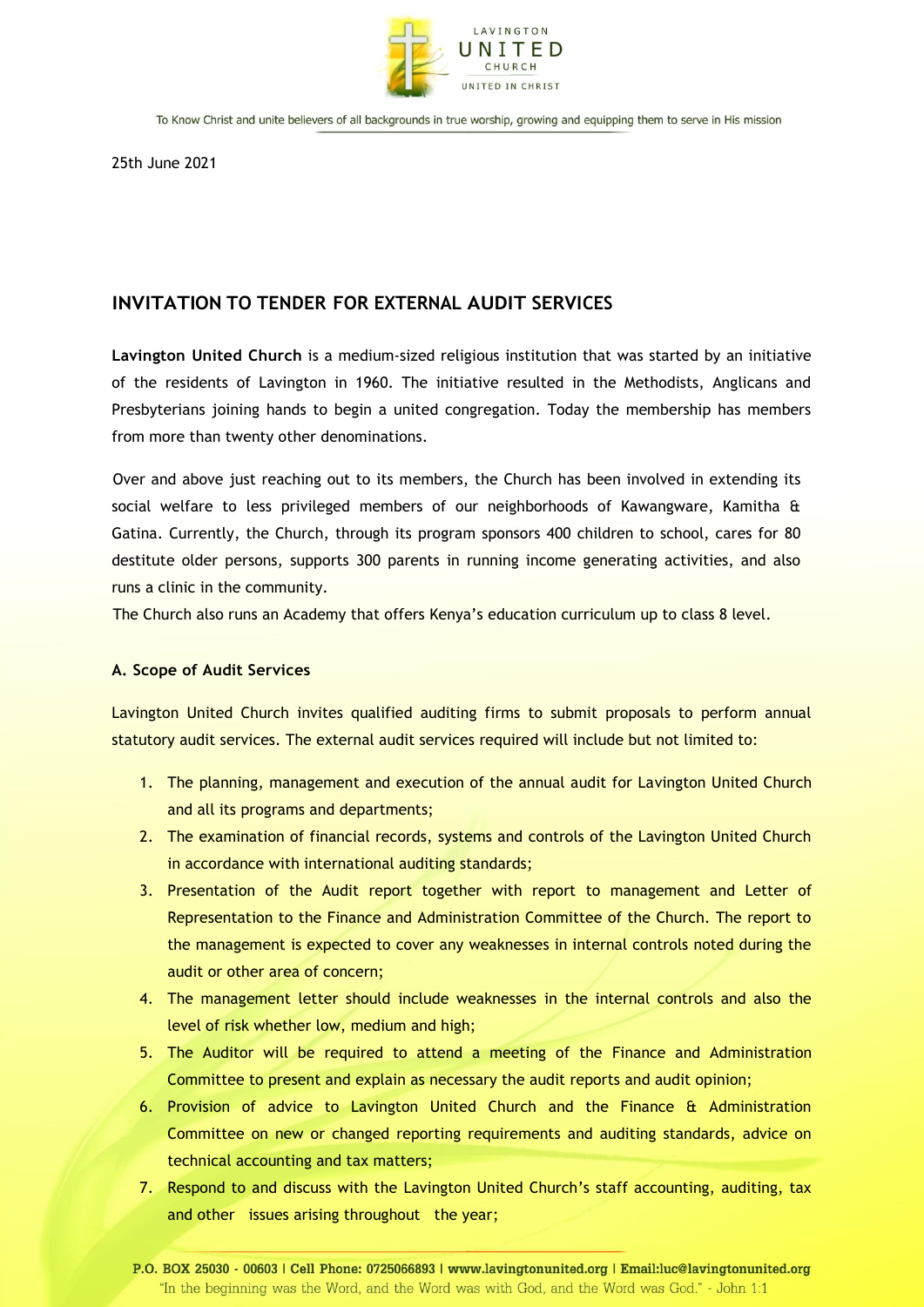

8. Inquiries, if any, are infrequent, usually brief and specific in nature, and may require a written confirmation. It is expected that such inquiries would be included in the fee schedule provided and would not incur additional billing or that Lavington United Church staff would be advised of any additional charges prior to services being provided.

## **B. Terms of Engagement**

Lavington United Church will to enter into a three-year agreement with the successful firm to provide external audit services beginning with the current year financial year 2021 annual audits. Subject to satisfactory performance of the services by the successful firm, the term may be extended, if mutually agreeable, for an additional two (2) year period.

## C. **Acceptance of Proposal**

Lavington United Church reserves the right to reject any and all proposals for any reason. The lowest of any proposal may not necessarily be accepted. The acceptance of any proposal is subject to funds being legally available to complete the transaction and/or approval by the management.

There is no expressed or implied obligation of the Lavington United Church to reimburse responding firms for any expenses incurred in preparing proposals in response to this request.

#### D. **Experience and qualifications**

The firm must meet the following minimum requirements to be considered for evaluation pursuant to this request for proposal:

- 1. Must be registered and recognized by the Kenya Law and be compliant with statutory requirement
- 2. Provide a letter of good standing from ICPAK
- 3. Must have at least two partners and /or full time associates who are Certified Public
- 4. Accountants and whose membership with CPAK is up to date
- 5. Provide CVs and copies of certificates of key personnel that will be involved in the audit
- 6. Must have been in practice for at least ten (10) years.
- 7. Provide list of at least 10 companies audited in the last 3 years and proof of the same with their contacts.
- 8. Proposal on how fees charged will be calculated, with indication of involvement/time allocated in providing the said services.
- 9. Provide copies of relevant certificates i.e. Registration/Practicing certificate of the firm's PIN, VAT and compliance certificate among others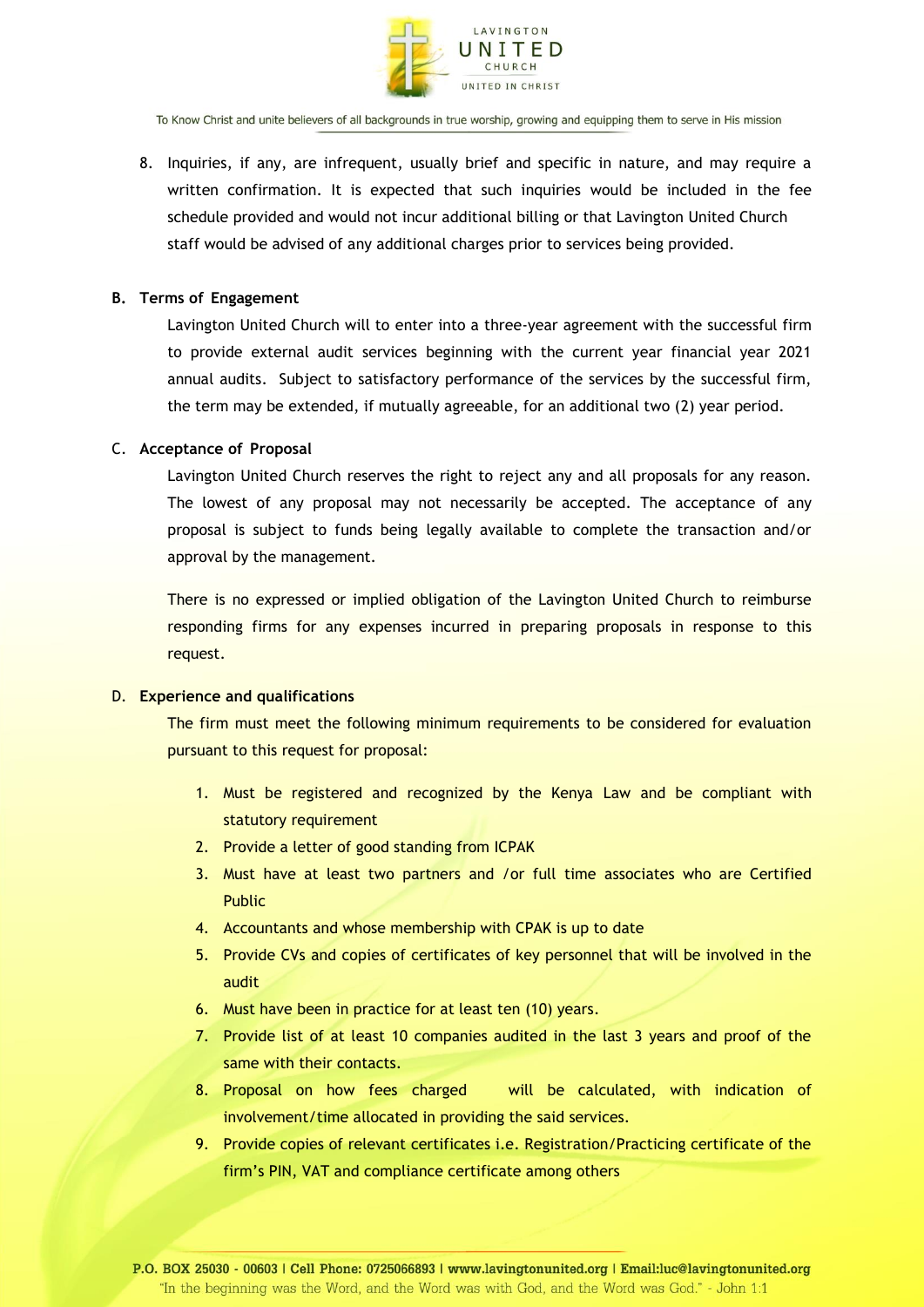

## E. **Qualified Statement**

The Auditor shall immediately upon discovery of information or conditions, which would otherwise lead to the inclusion of a qualified opinion with respect to the financial statements, inform and fully discuss such matters with the Church Finance and Administration Committee. In addition, the Auditor shall as far as possible, allow a reasonable period of time for Lavington United Church Finance and Administration Committee make an investigation, analyze, report and take such corrective action as to avoid the inclusion of such qualification.

## F. **Annual Audit Schedule**

Before 30th November of each year, the Auditor shall correspond with Lavington United Church accountant to discuss and agree upon a schedule of activities which will lead to the completion of the annual audit.

The schedule of activities shall be finalized by 15th December of each year and shall set out the key dates by which necessary information and assistance is to be provided by both parties.

The accountant will be responsible for the year-end close and preparation of annual accounts. The Auditor will assist the accountant in preparing a full set of working papers, schedules, a trial balance and supporting documentation on a timely basis.

## **G. Proposal Requirements**

- 1. A covering letter shall be provided with the proposal clearly stating the accounting firm's understanding of the services to be provided. The letter must include the name of the person who will be authorized to make representations for the firm, their title and telephone number.
- 2. The person signing the covering letter must be authorized to bind the firm.
- 3. Firms must respond to the items listed below in the order they are presented. The proposal should include a table of contents identifying the topics by page number. Proposals should include the following mandatory criteria:
	- a. Company Profile and Contact

 A brief profile of the firm (1 to 2 pages) indicating the scope of its practice, the range of activities performed by the firm such as auditing, tax service, accounting or management services; identify the firm's contact person, phone number and email address. State the office address as well as the address and phone number of any local office that will manage or assist in managing this audit.

- b. Experience in church audits or similar engagements**.**
- c. Audit Staffing

Name and CV(s) of the partner(s), manager(s) and other key staff who would be assigned to thisaudit.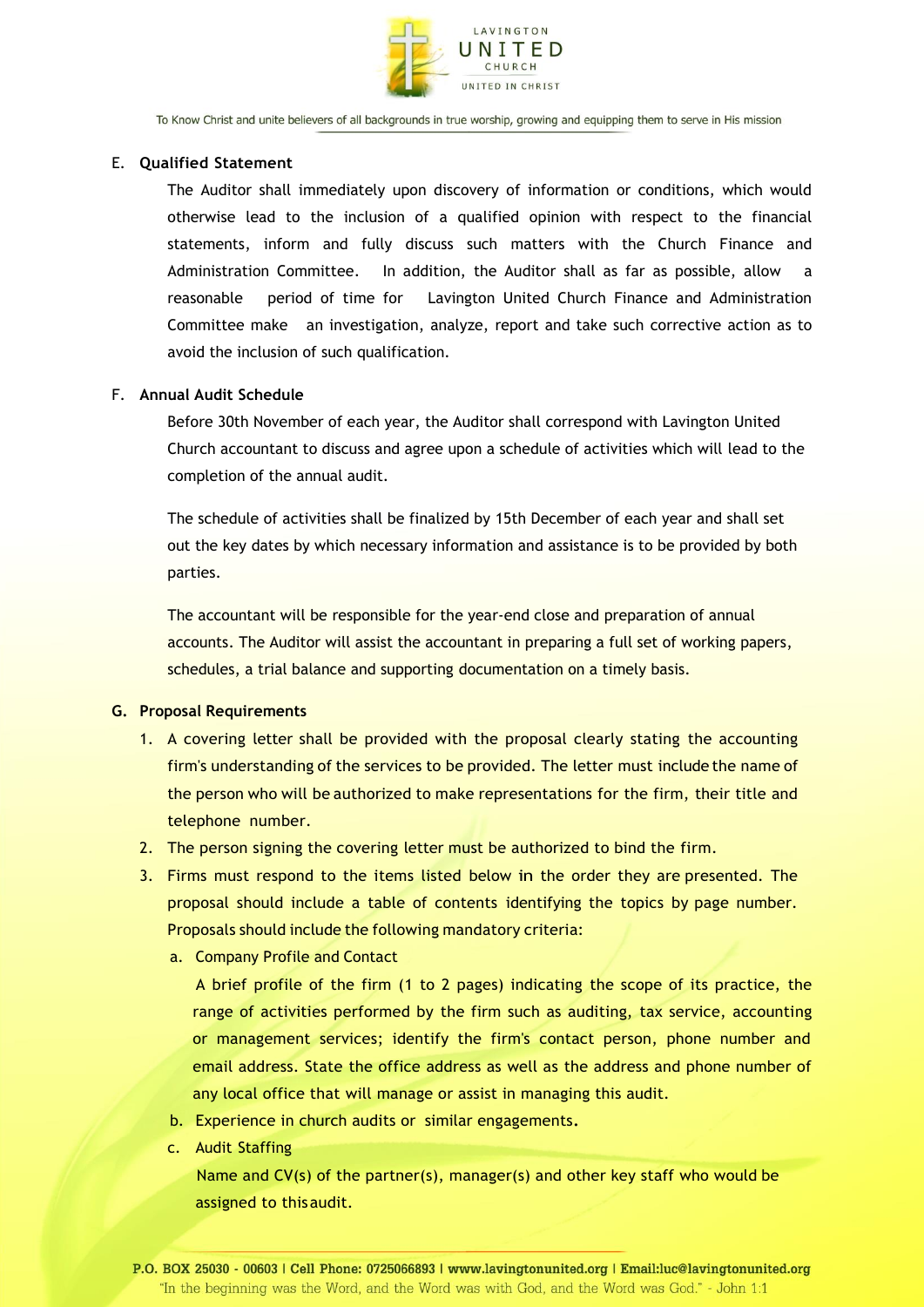

## d. Audit implementation

 Proposals must clearly show the firm's understanding of the work to be performed, audit approach and commitment to perform the work within the time period specified in the annual schedule. This would include the approach to be used to gain an understanding of Lavington United Church structure and systems as well as a proposed schedule and any specific techniques or processes to be used for the annual audit:

- i. Identify and respond to critical issues
- ii. Control and co-ordinate the audit process
- iii. Ensure appropriate responsibility for decisions on the audit
- iv. Conduct the reporting arrangements

## H. **Other Services**

- a. Description of the methodology to be used for keeping Lavington United Church abreast with any changes in accounting principles and/or legislation that would impact the financial statements
- b. Description of non-auditing professional services provided to other clients and innovative products offered by the firm as well as any specific pricing structure for such services

# I**. Fee Proposal**

A breakdown of the proposed fees for year 1 and estimates for year 2 and 3 to cover:

- a. Preparation of annual and half-year audited accounts;
- b. Fees for any exceptional additional work not covered above and directly related to the external audit

All EOIs should be addressed to:

The Finance and Administration Committee,

Lavington United Church

P.O Box 25030 – 00603

Nairobi

Kenya